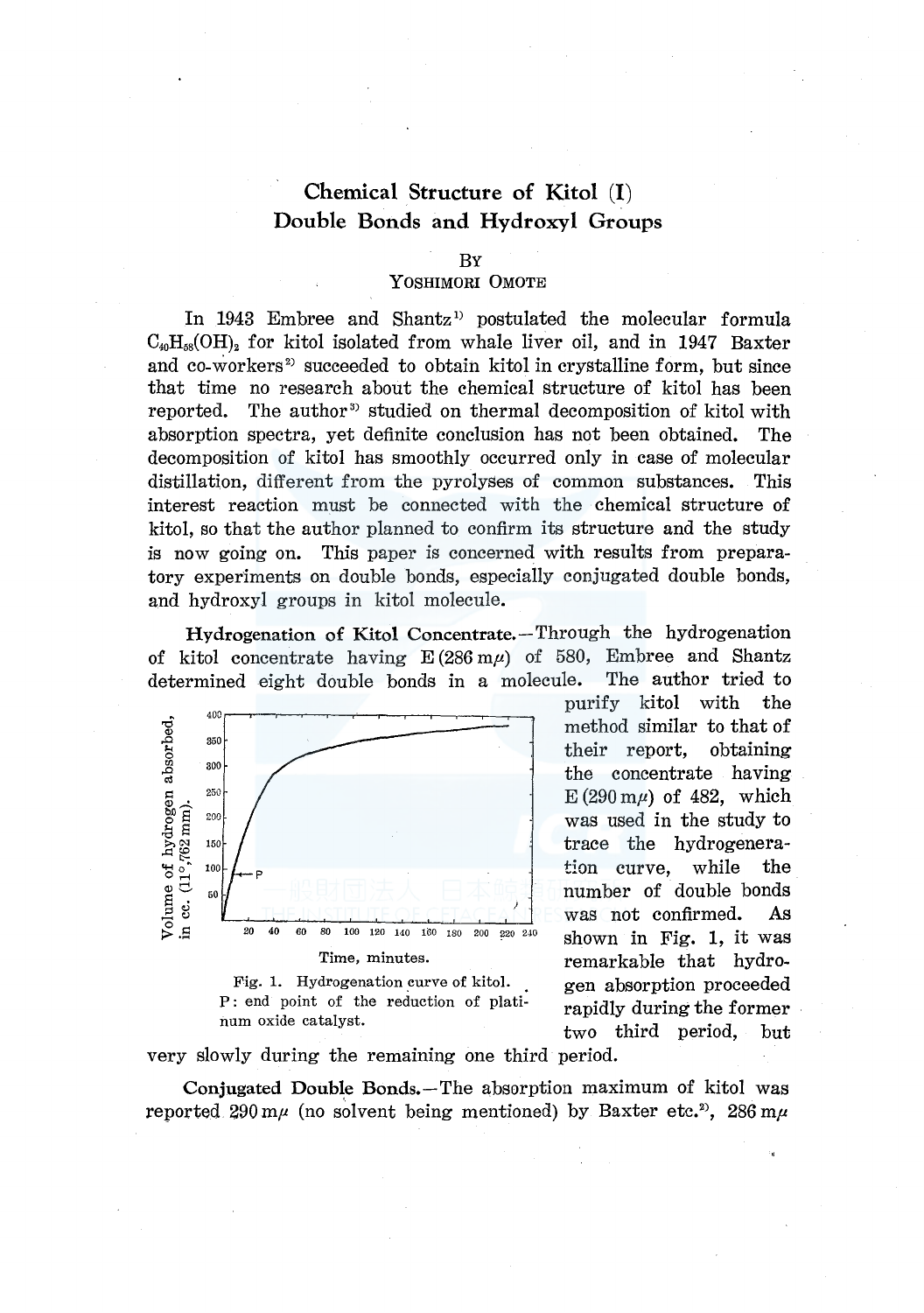(in ethanol) by Embree etc.<sup>1</sup>, while the author obtained  $290 \text{ m}\mu$  (in isopropanol) in previous paper<sup>3</sup>, and  $284 \text{ m}\mu$  (in isopropanol) in this report. These differences seem to be due to steric isomerization of *kitol,* besides to its change during purification.

From the absorption spectrum, Barua and Morton<sup>5</sup> proposed four

conjugated double bonds in kitol, considering five ones in vitamin A. The author has independently had the same opinion as theirs for the last two years. The data of absorption spectra about hydro $carbons<sup>6</sup>$  and alcohols<sup>7</sup> with a conjugated system shows that the addition of each new  $-CH=$  $CH-$  group causes the absorption bands to shift toward the longer wave length region by some 40  $m\mu$  in the region of  $250 m\mu$  to  $350 \text{ m}\mu$ .

Therefore, kitol having an absorption maximum at 285-290  $m\mu$  must have one less conjugated double bonds, which furthermore situated in the chain bond, not in the ring one, than vitamin *A*  having a maximum at  $325 8 \,\mathrm{m}\mu$ .

It was, moreover, proved through absorption spectra that conjugated double bond in kitol reacted with maleic anhydride to decrease its extinction as shown in Fig. 2. As clarified in the figure about 30% of kitol reacted with maleic anhydride in toluene at 100° for thirty minutes.



Fig. 2. Reaction of kitol with maleic anhydride, spectrophotometric curve of : (1) kitol,  $(1')$  kitol after heating,  $(3)-(2)$ kitol immediately after mixing with maleic anhydride, and  $(3')-(2')$  kitol after heating with maleic anhydride solution.

Position of Hydroxyl Groups in Perhydrokitol.-Hydrogenated kitol, which will be called "perhydrokitol" was obtained as white solid through hydrogenation of kitol. The carbon hydrogen analyses of perhydrokitol concentrate about agreed with the formula  $C_{40}H_{76}O_2$ , this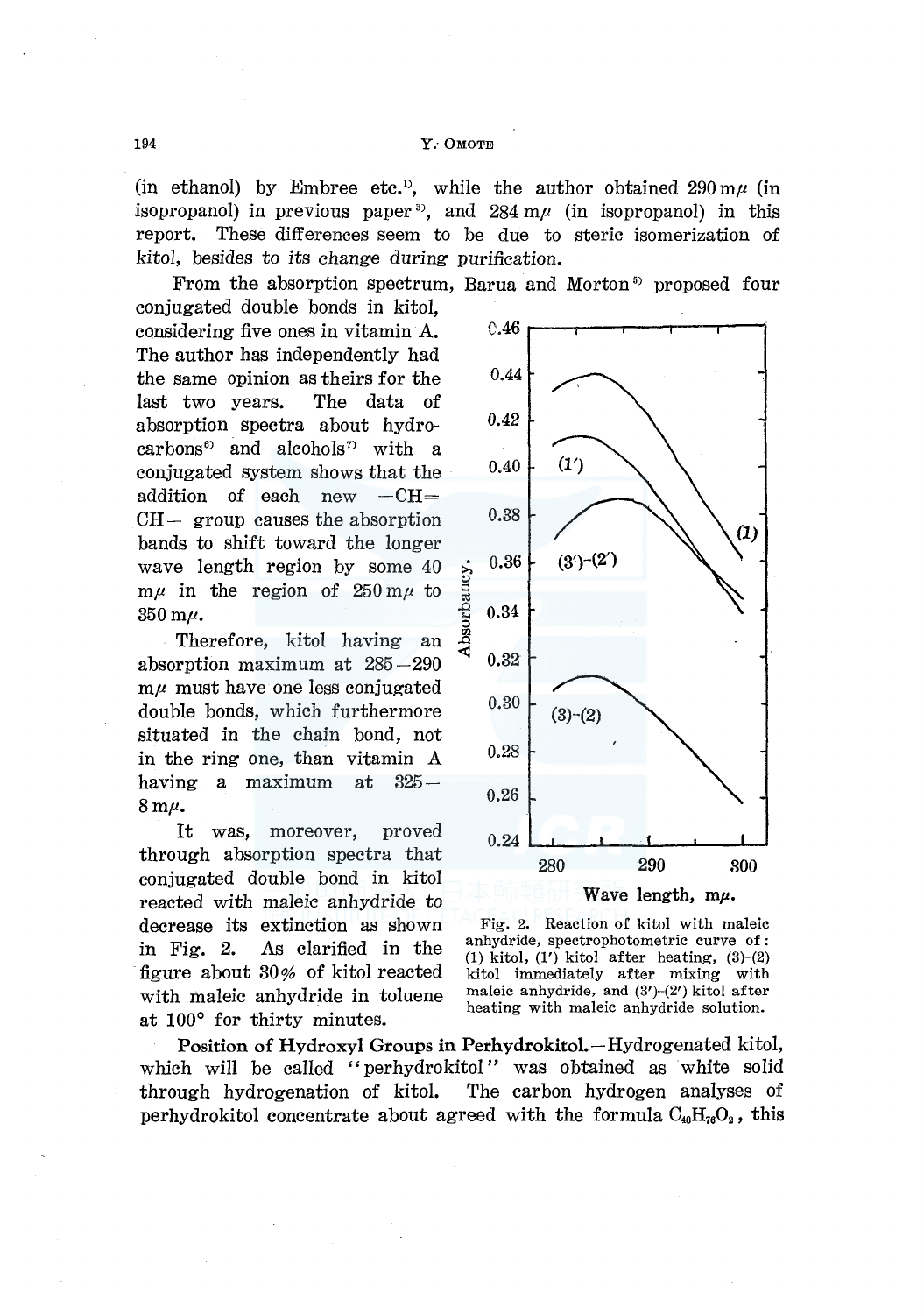### Chemical Structure of Kitol (I)

sample being used in the following experiments. Though kitol itself is unstable, perhydrokitol, being a saturated compound, seemed to be stable. As the position of hydroxyl groups in perhydrokitol is same as that of groups in kitol, one can clarify the position of hydroxyl groups in kitol based on the experiments with perhydrokitol. ·

From this standpoint perhydrokitol was examined by Murahashi's method<sup>8</sup> and was proved to be primary alcohol:  $44-69%$  of the hydroxyl group in perhydrokitol were esterified after heating at 155° for one hour with phenylacetic acid, under the same conditions  $39-$ 59% in case of cetyl alcohol (primary), and in case of cholesterol (ring and secondary)  $16 - 34\%$ .

In order to ascertain the fact the esterification rate with phthalic anhydride was measured. The percentage of esterified hydroxyl group after heating for one hour to that after heating for thirty hours was observed with perhydrokitol, cetyl alcohol and cholesterol, 25.4%, 29.5% and 0.0% being respectively obtained, so that perhydrokitol was proved to be primary alcohol. Thus, the hydroxyl groups in perhydrokitol, accordingly in kitol, was found to be primary, just same as that of vitamin A, from which the author may presume that two moles of vitamin A polymerize into kitol without any change in the position of hydroxyl groups.

# **Experimental Part**

**1.** Kitol Concentrate.-The unsaponifiable matter from Antarctic whale liver oil was distilled in a molecular still to distil out vitamin A, the remaining portion<sup>4)</sup> was chromatographed four times on alumina in petroleum ether to. produce kitol concentrate, which was yellowish white solid having an absorption maximum at  $284 \text{ m}\mu$ , E (284 mu) of 489 and E (290 mu) of 482. Compared with a crystalline kitol having  $E(290 \text{ m}\mu)$  of 707, the concentrate contained only 68% of pure kitol, yet appeared to be chromatographically pure. It melted at 87-90°, giving bloodish red color with antimony triohloride reagent, deep red with trichloracetic acid, and red then yellow with concentrated sulfuric acid and acetic anhydride reagent.

2. Hydrogenation of Kitol.-1.0387 g. of above concentrate was dissolved in 20 cc. glacial acetic acid, being hydrogenated with 0.500g. of platinutn oxide catalyst to produce the hydrogenation curves shown in Fig. 1. The total volume of absorbed hydrogen was 277 cc., so the 271 cc. (at normal state) of hydrogen for one gram of the sample. Assuming the molecular formula  $C_{40}H_{60}O_2$  and eight double bonds one gram of kitol must consume 313 cc. of hydrogen, then the fouud volume absorbed corresponds 87% of the calculated volume.

3. Reaction of Kitol with Maleic Anhydride.—Three samples were prepared:  $(A)$ kitol solution (80 mg. kitol per 100 cc. toluene), (B) maleic anhydride solution (5 g. maleic anhydride per 100 cc. toluene), and (C) an equivolume mixture of (A) and (B). (A), (B) and (C) were heated for thirty minutes at  $100^\circ$ . Before and after heating,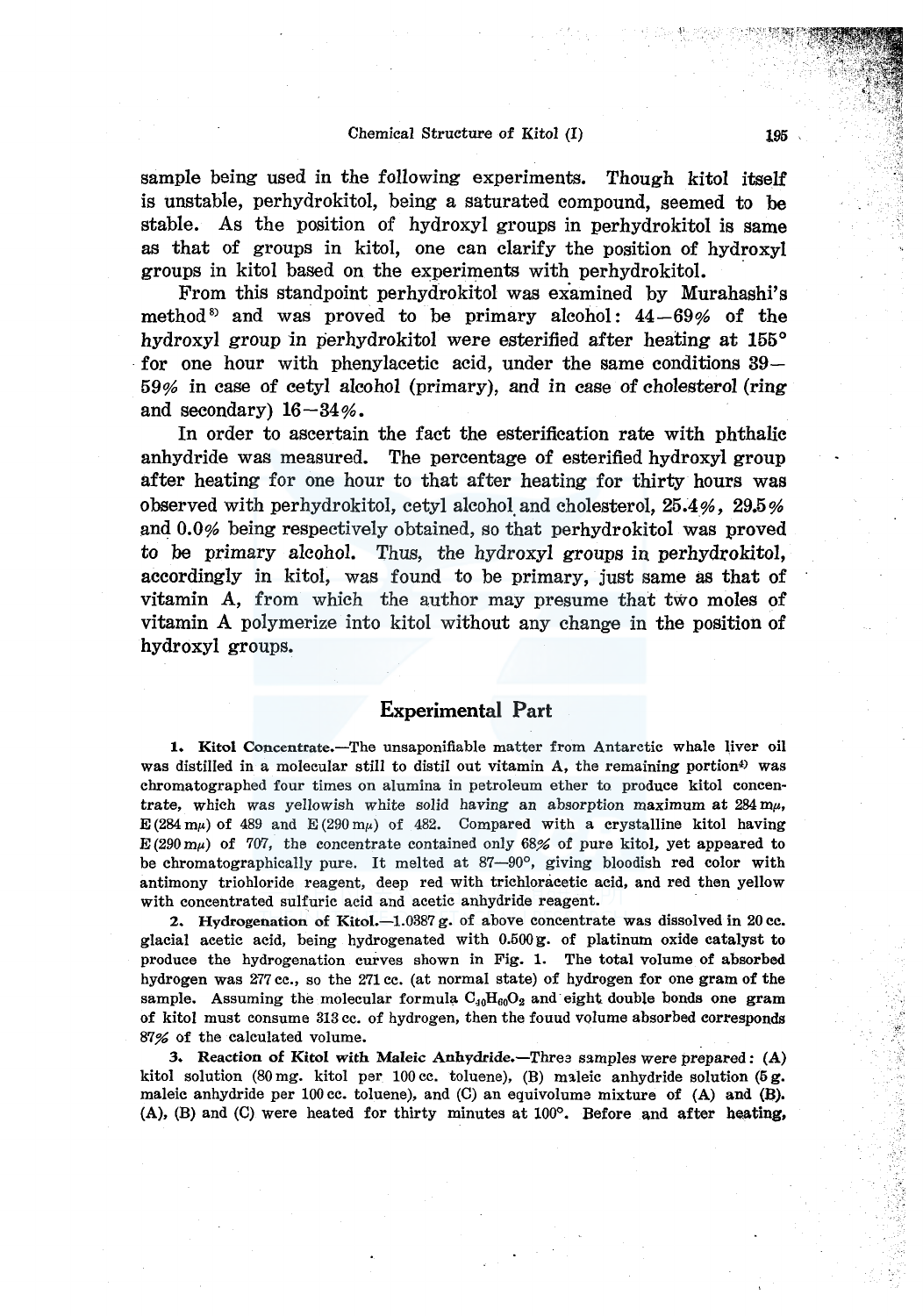196 Y. 0MOTE

exactly 1 cc. of the sample solutiou was pipetted, diluted with isopropanol into 50 cc., with which the absorption spectrum was measured. Correcting the absorption by toluene, and adjusting the dilution same, the absorbancy of each sample was calculated and summarized in Table I.

#### Reaction of Kitol with Maleic Anhydride

| $m\mu$ | (1)    | (2)    | (3)    | (1)   | (2)'  | (3)    |
|--------|--------|--------|--------|-------|-------|--------|
| 280    | 0.4325 | 0.2715 | 0.640  | 0.410 | 0.270 | 0.576  |
| 284    | 0.440  | 0.231  | 0.615  | 0.412 | 0.237 | 0.549  |
| 290    | 0.423  | 0.1733 | 0.5565 | 0.394 | 0.191 | 0.4895 |
| 300    | 0.361  | 0.1113 | 0.4555 | 0.339 | 0.138 | 0.3965 |

Absorbancy with same dilution. of (1) kitol solution (A), (2) maleic anhydride solution (B), and (3) equivolume mixture  $(C)$ : and of  $(1)'$ ,  $(2)'$ and (3)', corresponding to (1), (2) and (3) after heating for thirty minutes at 100°.

From Table I,  $(3)-(2)$  represents the absorption only by kitol immediately after mixing with maleic anhydride in the solvent, while  $(3)'-(2)'$  means that of kitol after heating in maleic anhydride solution. These values are plotted in Fig. 2, (above shown).

4. Perhydrokitol.-The colorless transparent solution of hydrogenated kitol was filtered to separate from catalyst, added with excess volume of water, and extracted with ether. Ether solution was evaporated, the residue being saponified with methanolic potash. The nonsaponifiable matter was extracted with ether. After evaporating ether in vacuo the remaining portion became white solid which could not easily ba crystallized. The elementary analyses of the compound were as follows :

|             |       | Found | Required for      |
|-------------|-------|-------|-------------------|
|             | (1)   | (2)   | $O_{40}H_{76}O_2$ |
| С           | 81.11 | 80.78 | 81.54             |
| н           | 12.50 | 12.75 | 13.02             |
| $O$ (diff.) | 6.40  | 6.47  | 5.44              |

Molecular weight was determined by cryoscopic (camphor) method:

| Sample, | Camphor, | Temperature                    | Molecular |
|---------|----------|--------------------------------|-----------|
| mg.     | mg.      | difference                     | weight    |
| 10.02   | 121.17   | 9.3                            | 355       |
| 5.48    | 104.32   | 4.5                            | 469       |
|         |          | Required for $C_{40}H_{76}O_2$ | 589       |

5. Determination of Hydroxyl Group in Perhydrokitol.—Customary methods  $910$ to determine OH groups were semimicronized as follows.

Reagent: 2g. of phthalic anhydride (sublimed) to 12cc. pyridine. Standard aqueous potassium hydroxide solution, 0.01026n (to benzoic acid).

Method: A weighed sample in a small thin glass test-tube is added with exact volums  $(0.210 \text{ cc.})$  of the raagent. Sealing the test-tubs, it is kept at  $100^{\circ}$  for seventy-five .minutes. After the reaction the sealed tube was broken in the flask, lee, water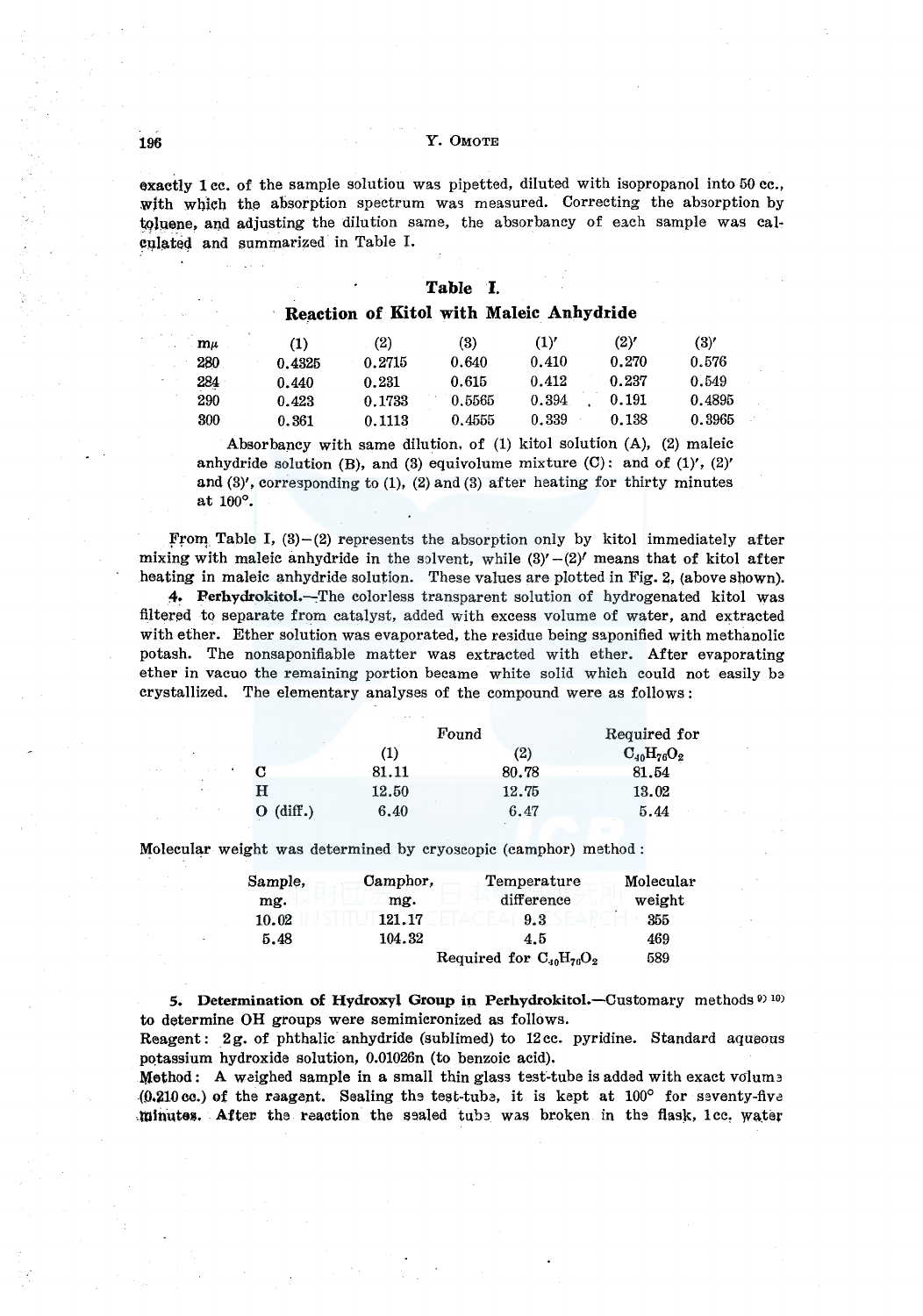### Chemical Structure of Kitol (I) 197

re of the control and control and control<br>and control and control and control and control and control and control and control and control and control and control and control and control and control and control and control

added, then a few drops of phenolphthalein indicator dropped into, and the flask contents are titrated with standard alkali solution. A blank is run in the same manner as the sample, and the difference of alkali cc. used for the sample and that for a blank shows the alkali cc. corresponding to the hydroxyl group.

The data with perhydrokitol, cetyl alcohol and cholesterol are summarized in the following. In the table, corr. OH% means found OH% minus quantity of free acid in the sample, expressed in OH%. Free acids in perhydaokitol, cetyl alcohol and chole-sterol were respectively found to be 0.13, 0.09 and 0.42 OH%.

|           | Sample, | Alkali,                                                    | OH%   | corr. OH $\%$ | theor. $OH\%$ |
|-----------|---------|------------------------------------------------------------|-------|---------------|---------------|
|           | mg.     | cc.                                                        |       |               |               |
| Perhydro- | 22.48   | 11.60                                                      | 8.99  | 8.86          | 5.76          |
| kitol     | 13.30   | 7.82                                                       | 10.25 | 10.12         | 5.76          |
| Cetyl     | 19.98   | 12.30                                                      | 10.72 | 10.6          | 6.95          |
| alcohol   | 12.91   | 9.80                                                       | 13.23 | 13.1          | 6.95          |
| Chole-    | 29.90   | 7.70                                                       | 4.49  | 4.07          | 4.40          |
| sterol    | 23.51   | 8.30                                                       | 6.15  | 5.73          | 4.40          |
|           |         | OH%= $(0.01026 \times 17.0 \times$ cc./mg.) $\times 100\%$ |       |               |               |

6. Rate of Esterification of Perhydrokitol with Phenylacetic Acid. - Murahashi's method<sup>8)</sup> was used, except that 10 cc. methanol plus 1 cc. chloroform were added before titration in order to dissolve the solid which was insoluble in aqueous alkali solution. A blank, of course, was carried witk the solvent. Data with cetyl alcohol and cholesterol are also quoted for a comparison. A standard was 0.01025n. KOH aq. solution. A.G. means % of acid esterified after one hoyr at 155°.

|                    | Sample,        | Phenylacetic | Alkali,                   | A.G.         |
|--------------------|----------------|--------------|---------------------------|--------------|
|                    | mg.            | acid, mg.    | cc.                       |              |
| Perhydro-<br>kitol | 9.04<br>10.73  | 6.38<br>6.07 | 3.27<br>$\bullet$<br>1.91 | 43.7<br>68.9 |
| Cetyl<br>alcohol   | 14.82<br>12.41 | 6.89<br>7.00 | 2.62<br>2.10              | 39.0<br>58.8 |
| Chole-<br>sterol   | 12.09<br>12.36 | 6.94<br>7.09 | 4.50<br>4.04              | 15.8<br>33.6 |

7. Rate of Esterification of Perhydrokitol with Phthalic Anhydride.-After so many preparatory experiments on cetyl alcohol and cholesterol, the author found the following method to discriminate primary alcohol from secondary one : almost same method as the determination of hydroxyl group in experiment 5, except the reaction temperature kept at  $100^{\circ}$  for one and thirty hours.

|       |                       | Sample,<br>mg. | Alkali,<br>cc. | OH (corr.) $%$ |
|-------|-----------------------|----------------|----------------|----------------|
| After | Perhydrokitol         | 10.60          | 1.00           | 1.45           |
| 1 hr. | Cetyl alcohol         | 13.00          | 2.10           | 2.61           |
|       | Cholesterol           | 15.30          | 0.07           | 0.0            |
| After | Perhydrokitol         | 12.00          | 4.00           | 5.72           |
|       | 30 hrs. Cetyl alcohol | 15.50          | 7.90           | 8.85           |
|       | Cholesterol           | 16.70          | 3.67           | 3.44           |

From above data the percentage of OH% after 1 hr. to OH% after 30 hrs. was calculated as follows: perhydrokitol 25.4, cetyl alcohol 25.5, cholesterol 0.0.